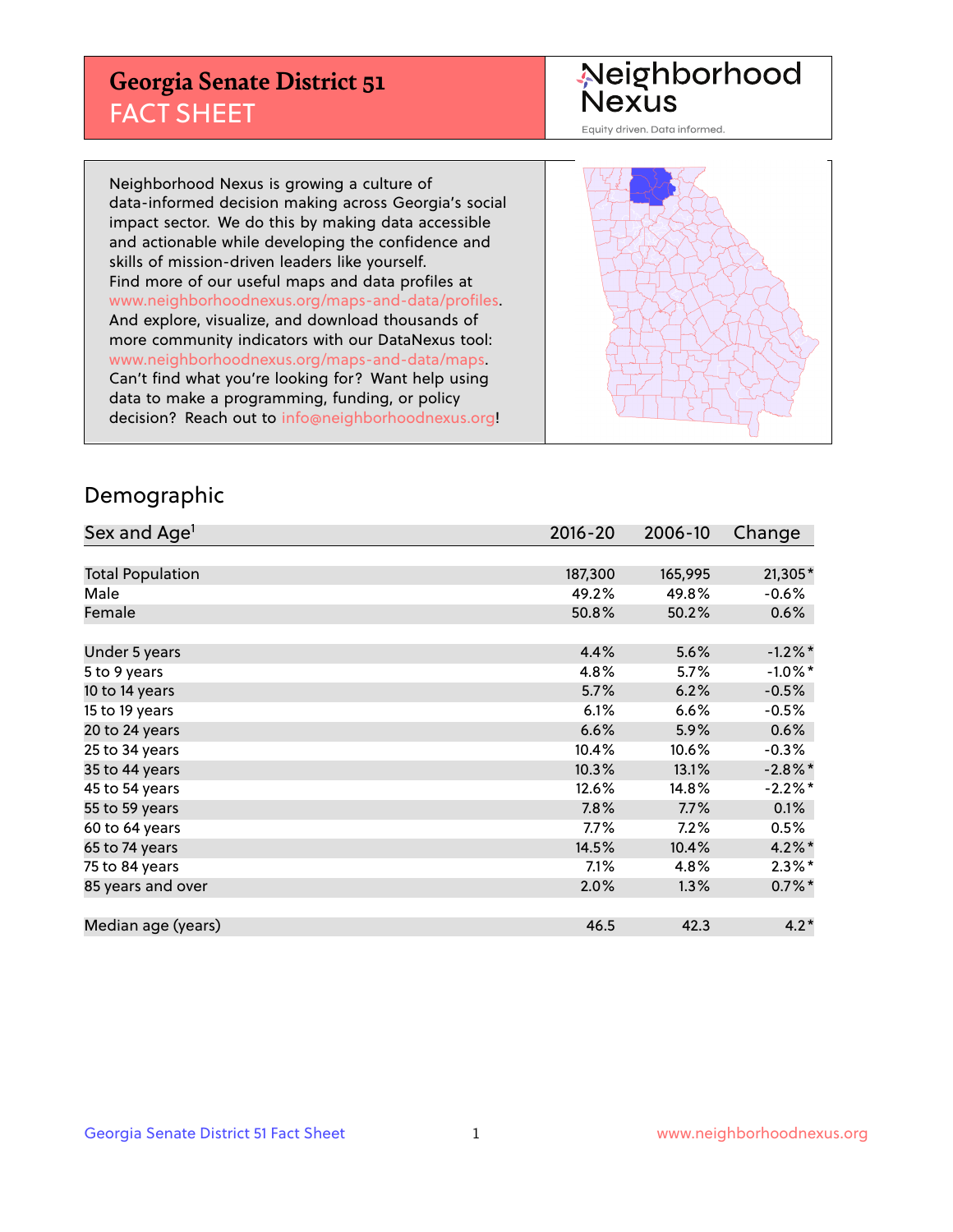## Demographic, continued...

| Race <sup>2</sup>                                            | $2016 - 20$ | 2006-10 | Change      |
|--------------------------------------------------------------|-------------|---------|-------------|
| <b>Total population</b>                                      | 187,300     | 165,995 | $21,305*$   |
| One race                                                     | 96.5%       | 98.7%   | $-2.2%$ *   |
| White                                                        | 93.3%       | 95.1%   | $-1.8\%$ *  |
| <b>Black or African American</b>                             | 1.1%        | 0.9%    | 0.2%        |
| American Indian and Alaska Native                            | 0.6%        | 0.5%    | 0.0%        |
| Asian                                                        | 0.5%        | 0.4%    | 0.1%        |
| Native Hawaiian and Other Pacific Islander                   | 0.0%        | 0.1%    | $-0.0%$     |
| Some other race                                              | 1.0%        | 1.7%    | $-0.7%$     |
| Two or more races                                            | 3.5%        | 1.3%    | $2.2\%$ *   |
| Race alone or in combination with other race(s) <sup>3</sup> | $2016 - 20$ | 2006-10 | Change      |
| Total population                                             | 187,300     | 165,995 | $21,305*$   |
| White                                                        | 96.7%       | 96.3%   | 0.4%        |
| <b>Black or African American</b>                             | 1.7%        | 1.2%    | 0.4%        |
| American Indian and Alaska Native                            | 2.6%        | 1.3%    | $1.2\%$ *   |
| Asian                                                        | 0.9%        | 0.5%    | 0.4%        |
| Native Hawaiian and Other Pacific Islander                   | 0.1%        | 0.1%    | 0.0%        |
| Some other race                                              | 1.7%        | 1.9%    | $-0.2%$     |
|                                                              |             |         |             |
| Hispanic or Latino and Race <sup>4</sup>                     | $2016 - 20$ | 2006-10 | Change      |
| <b>Total population</b>                                      | 187,300     | 165,995 | 21,305*     |
| Hispanic or Latino (of any race)                             | 5.1%        | 4.1%    | $1.0\%$ *   |
| Not Hispanic or Latino                                       | 94.9%       | 95.9%   | $-1.0\%$ *  |
| White alone                                                  | 90.0%       | 92.9%   | $-2.9\%$ *  |
| Black or African American alone                              | 1.1%        | 0.8%    | 0.2%        |
| American Indian and Alaska Native alone                      | 0.4%        | 0.5%    | $-0.1%$     |
| Asian alone                                                  | 0.5%        | 0.4%    | 0.1%        |
| Native Hawaiian and Other Pacific Islander alone             | 0.0%        | 0.1%    | $-0.0%$     |
| Some other race alone                                        | 0.1%        | 0.1%    | $-0.0%$     |
| Two or more races                                            | 2.9%        | 1.1%    | $1.8\%$ *   |
| U.S. Citizenship Status <sup>5</sup>                         | $2016 - 20$ | 2006-10 | Change      |
|                                                              |             |         |             |
| Foreign-born population                                      | 6,346       | 5,534   | 812         |
| Naturalized U.S. citizen                                     | 51.3%       | 33.0%   | 18.3%*      |
| Not a U.S. citizen                                           | 48.7%       | 67.0%   | $-18.3\%$ * |
| Citizen, Voting Age Population <sup>6</sup>                  | 2016-20     | 2006-10 | Change      |
| Citizen, 18 and over population                              | 149,992     | 127,215 | 22,777*     |
| Male                                                         | 48.5%       | 48.9%   | $-0.3%$     |
| Female                                                       | 51.5%       | 51.1%   | 0.3%        |
|                                                              |             |         |             |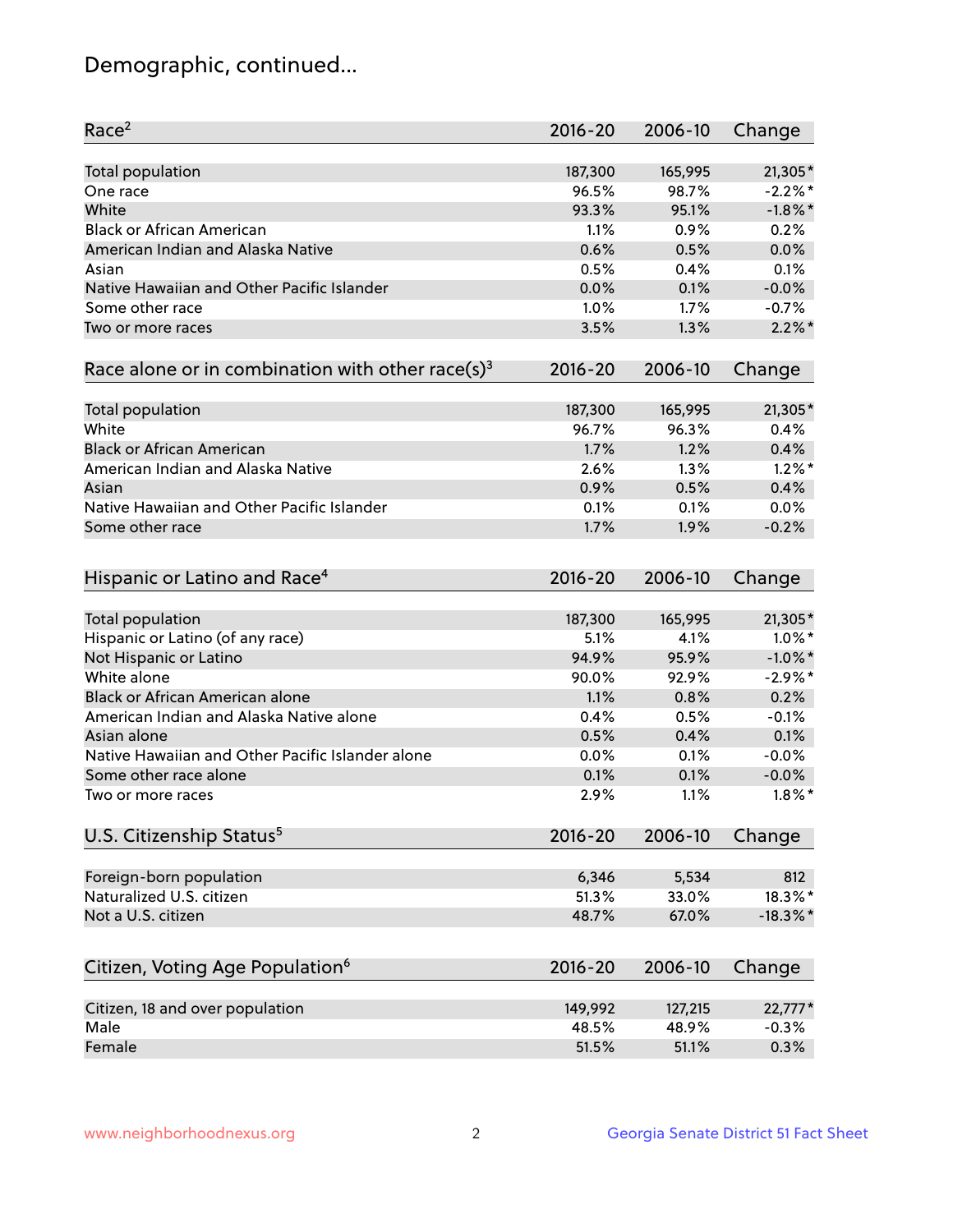#### Economic

| Income <sup>7</sup>                                 | 2016-20 | 2006-10 | Change     |
|-----------------------------------------------------|---------|---------|------------|
|                                                     |         |         |            |
| All households                                      | 73,521  | 68,550  | 4,971*     |
| Less than \$10,000                                  | 5.9%    | 8.5%    | $-2.6\%$ * |
| \$10,000 to \$14,999                                | 4.9%    | 7.4%    | $-2.5%$ *  |
| \$15,000 to \$24,999                                | 10.9%   | 14.0%   | $-3.1\%$ * |
| \$25,000 to \$34,999                                | 9.9%    | 13.0%   | $-3.1\%$ * |
| \$35,000 to \$49,999                                | 13.5%   | 15.4%   | $-2.0\%$ * |
| \$50,000 to \$74,999                                | 18.5%   | 18.4%   | 0.2%       |
| \$75,000 to \$99,999                                | 14.1%   | 10.3%   | $3.8\%$ *  |
| \$100,000 to \$149,999                              | 13.5%   | 8.3%    | $5.2\%$ *  |
| \$150,000 to \$199,999                              | 4.3%    | 2.4%    | $1.9\%$ *  |
| \$200,000 or more                                   | 4.5%    | 2.2%    | $2.3\%$ *  |
| Median household income (dollars)                   | 56,835  | 42,042  | 14,793*    |
| Mean household income (dollars)                     | 75,250  | 55,245  | 20,005*    |
| With earnings                                       | 67.6%   | 75.2%   | $-7.5%$ *  |
| Mean earnings (dollars)                             | 73,006  | 54,532  | 18,474*    |
| <b>With Social Security</b>                         | 45.4%   | 35.7%   | $9.7\%$ *  |
| Mean Social Security income (dollars)               | 22,079  | 15,255  | $6,824*$   |
| With retirement income                              | 27.9%   | 19.6%   | $8.3\%$ *  |
| Mean retirement income (dollars)                    | 29,353  | 21,242  | 8,110*     |
| With Supplemental Security Income                   | 4.4%    | 3.9%    | 0.4%       |
| Mean Supplemental Security Income (dollars)         | 8,681   | 7,317   | 1,365      |
| With cash public assistance income                  | 1.3%    | 1.0%    | 0.2%       |
| Mean cash public assistance income (dollars)        | 1,705   | 3,754   | $-2,049$   |
| With Food Stamp/SNAP benefits in the past 12 months | 9.8%    | 9.5%    | 0.3%       |
|                                                     |         |         |            |
| <b>Families</b>                                     | 51,053  | 48,460  | 2,593*     |
| Less than \$10,000                                  | 3.0%    | 3.9%    | $-0.9%$    |
| \$10,000 to \$14,999                                | 1.5%    | 5.4%    | $-3.9\%$ * |
| \$15,000 to \$24,999                                | 7.9%    | 10.9%   | $-3.1\%$ * |
| \$25,000 to \$34,999                                | 9.6%    | 12.5%   | $-2.9\%$ * |
| \$35,000 to \$49,999                                | 13.1%   | 16.3%   | $-3.2\%$ * |
| \$50,000 to \$74,999                                | 19.7%   | 21.8%   | $-2.2%$ *  |
| \$75,000 to \$99,999                                | 17.1%   | 12.8%   | $4.4\%$ *  |
| \$100,000 to \$149,999                              | 16.7%   | 10.7%   | $6.0\%$ *  |
| \$150,000 to \$199,999                              | 5.7%    | 2.9%    | $2.8\%$ *  |
| \$200,000 or more                                   | 5.7%    | 2.8%    | $2.9\%*$   |
| Median family income (dollars)                      | 69,078  | 50,996  | 18,082*    |
| Mean family income (dollars)                        | 87,340  | 63,956  | 23,384*    |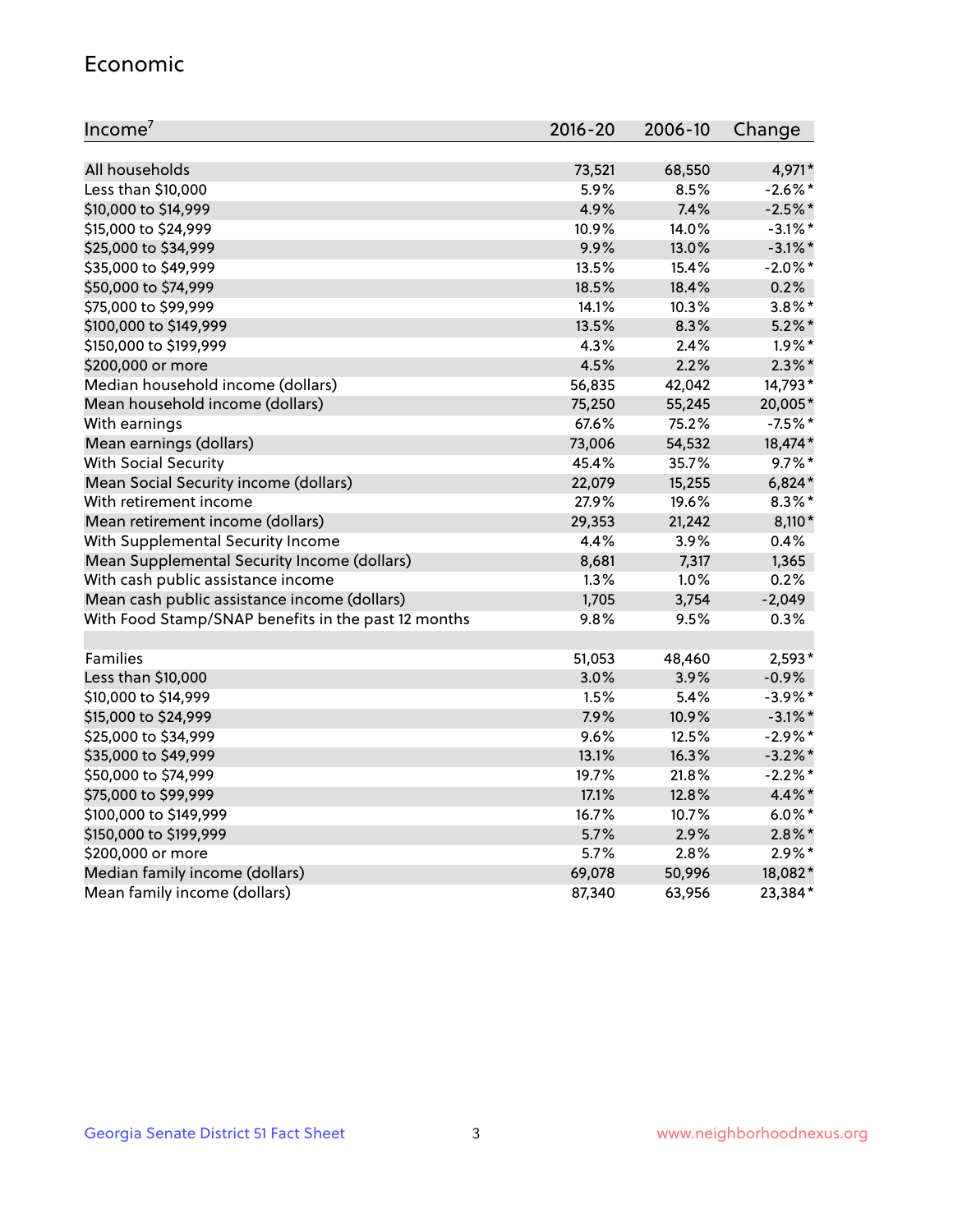## Economic, continued...

| Income, continued <sup>8</sup><br>$2016 - 20$<br>2006-10                                  | Change     |
|-------------------------------------------------------------------------------------------|------------|
|                                                                                           |            |
| Nonfamily households<br>20,090<br>22,468                                                  | $2,378*$   |
| Median nonfamily income (dollars)<br>29,135<br>22,002                                     | $7,133*$   |
| Mean nonfamily income (dollars)<br>44,737<br>32,269                                       | 12,468*    |
| Median earnings for workers (dollars)<br>30,606<br>24,420                                 | $6,186*$   |
| Median earnings for male full-time, year-round workers<br>45,037<br>40,099<br>(dollars)   | 4,937*     |
| Median earnings for female full-time, year-round workers<br>36,183<br>31,469<br>(dollars) | $4,714*$   |
| Per capita income (dollars)<br>30,577<br>22,788                                           | 7,789*     |
| Families and People Below Poverty Level <sup>9</sup><br>2016-20<br>2006-10                | Change     |
|                                                                                           |            |
| <b>All families</b><br>8.5%<br>11.1%                                                      | $-2.6\%$ * |
| With related children under 18 years<br>16.2%<br>17.1%                                    | $-0.9%$    |
| With related children under 5 years only<br>15.6%<br>25.3%                                | $-9.7%$    |
| Married couple families<br>4.7%<br>7.3%                                                   | $-2.6\%$ * |
| With related children under 18 years<br>8.3%<br>9.9%                                      | $-1.6%$    |
| With related children under 5 years only<br>5.8%<br>10.2%                                 | $-4.4%$    |
| Families with female householder, no husband present<br>27.3%<br>28.7%                    | 1.5%       |
| With related children under 18 years<br>40.7%<br>37.4%                                    | 3.3%       |
| With related children under 5 years only<br>47.8%<br>53.3%                                | $-5.5%$    |
| 15.2%<br>All people<br>13.1%                                                              | $-2.2\%$ * |
| Under 18 years<br>20.8%<br>19.1%                                                          | 1.7%       |
| Related children under 18 years<br>20.5%<br>18.8%                                         | 1.8%       |
| Related children under 5 years<br>22.2%<br>28.1%                                          | 6.0%       |
| Related children 5 to 17 years<br>17.6%<br>18.1%                                          | 0.5%       |
| 18 years and over<br>11.3%<br>14.2%                                                       | $-2.9\%$ * |
| 18 to 64 years<br>12.3%<br>15.2%                                                          | $-2.9\%$ * |
| 65 years and over<br>8.9%<br>10.5%                                                        | $-1.6%$    |
| 9.6%                                                                                      |            |
| People in families<br>11.8%<br>Unrelated individuals 15 years and over                    | $-2.2\%$ * |
| 29.3%<br>32.7%                                                                            | $-3.4%$    |
| Non-Hispanic white people<br>12.7%<br>14.3%                                               | $-1.6%$    |
| Black or African-American people<br>9.0%<br>22.4%                                         | $-13.4%$   |
| Asian people<br>17.2%<br>8.1%                                                             | 9.2%       |
| Hispanic or Latino people<br>17.3%<br>31.2%                                               | $-13.9%$   |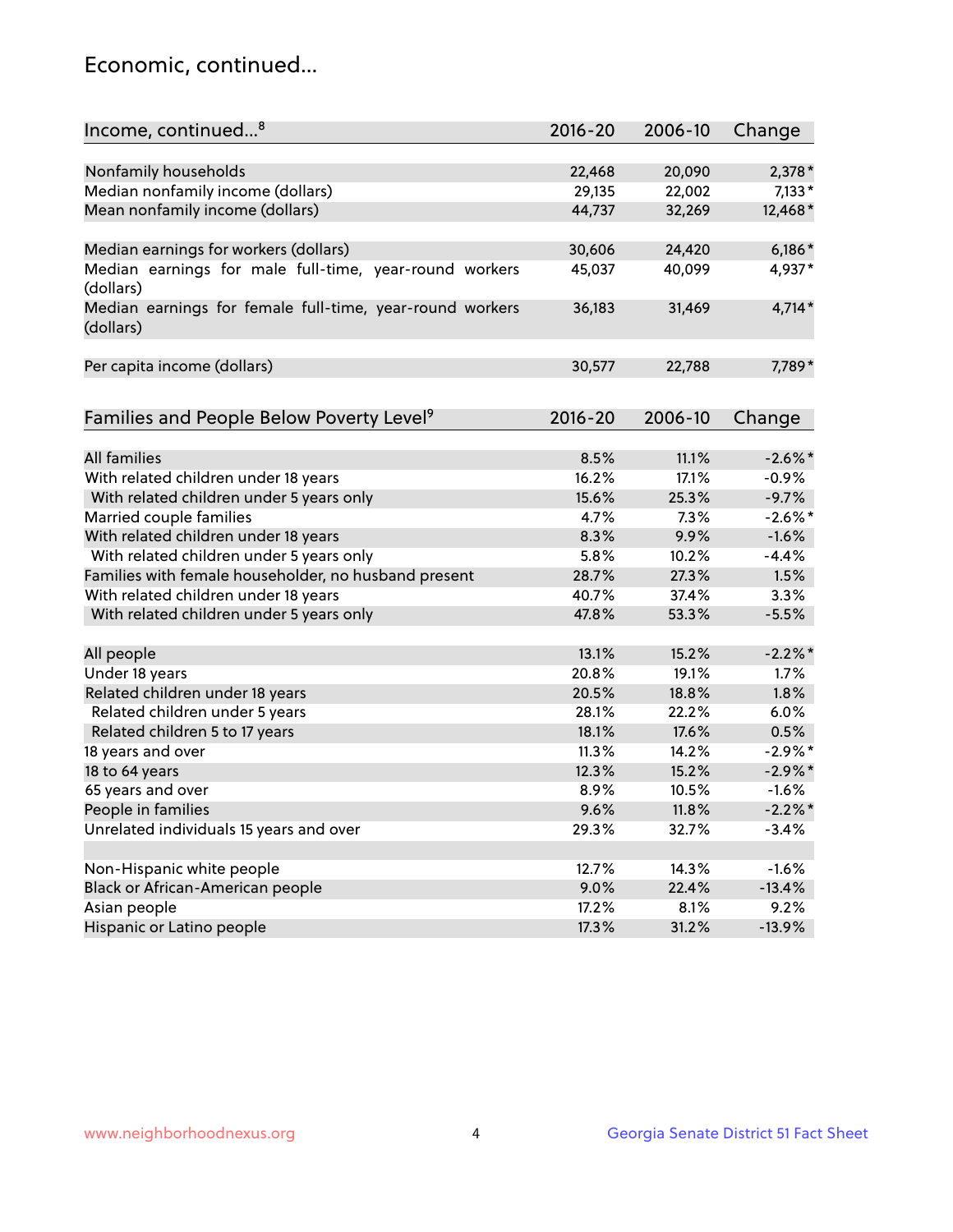## Employment

| Employment Status <sup>10</sup>                                             | $2016 - 20$ | 2006-10 | Change     |
|-----------------------------------------------------------------------------|-------------|---------|------------|
|                                                                             |             |         |            |
| Population 16 years and over<br>In labor force                              | 157,314     | 134,701 | 22,613*    |
| Civilian labor force                                                        | 54.7%       | 60.1%   | $-5.3\%$ * |
|                                                                             | 54.6%       | 59.8%   | $-5.2%$ *  |
| Employed                                                                    | 52.0%       | 54.6%   | $-2.6\%$ * |
| Unemployed                                                                  | 2.5%        | 5.2%    | $-2.6%$    |
| <b>Armed Forces</b>                                                         | 0.2%        | 0.3%    | $-0.1%$    |
| Not in labor force                                                          | 45.3%       | 39.9%   | $5.3\%$ *  |
| Civilian labor force                                                        | 85,842      | 80,546  | 5,296*     |
| <b>Unemployment Rate</b>                                                    | 4.6%        | 8.7%    | $-4.0%$    |
|                                                                             |             |         |            |
| Females 16 years and over                                                   | 80,840      | 68,509  | 12,331*    |
| In labor force                                                              | 49.6%       | 54.9%   | $-5.3\%$ * |
| Civilian labor force                                                        | 49.6%       | 54.9%   | $-5.3\%$ * |
| Employed                                                                    | 47.5%       | 50.2%   | $-2.6%$    |
| Own children of the householder under 6 years                               | 9,679       | 10,477  | $-798$     |
| All parents in family in labor force                                        | 60.0%       | 63.9%   | $-3.9%$    |
|                                                                             |             |         |            |
| Own children of the householder 6 to 17 years                               | 22,106      | 22,471  | $-365$     |
| All parents in family in labor force                                        | 69.8%       | 70.9%   | $-1.1%$    |
|                                                                             |             |         |            |
| Industry <sup>11</sup>                                                      | $2016 - 20$ | 2006-10 | Change     |
|                                                                             |             |         |            |
| Civilian employed population 16 years and over                              | 81,854      | 73,566  | 8,288*     |
| Agriculture, forestry, fishing and hunting, and mining                      | 1.8%        | 1.7%    | 0.0%       |
| Construction                                                                | 9.9%        | 12.3%   | $-2.4\%$   |
| Manufacturing                                                               | 11.9%       | 12.8%   | $-1.0%$    |
| Wholesale trade                                                             | 2.1%        | 2.6%    | $-0.6%$    |
| Retail trade                                                                | 12.3%       | 13.4%   | $-1.1%$    |
| Transportation and warehousing, and utilities                               | 4.4%        | 4.4%    | 0.0%       |
| Information                                                                 | 1.5%        | 1.9%    | $-0.4%$    |
| Finance and insurance, and real estate and rental and leasing               | 5.5%        | 5.9%    | $-0.4%$    |
| Professional, scientific, and management, and administrative                | 9.2%        | 6.8%    | $2.4\%$ *  |
| and waste management services                                               |             |         |            |
| Educational services, and health care and social assistance                 | 22.1%       | 19.2%   | $2.9\%$ *  |
| Arts, entertainment, and recreation, and accommodation and<br>food services | 9.9%        | 8.5%    | $1.3\%$ *  |
| Other services, except public administration                                | 5.0%        | 6.0%    | $-0.9%$    |
| Public administration                                                       | 4.5%        | 4.4%    | 0.1%       |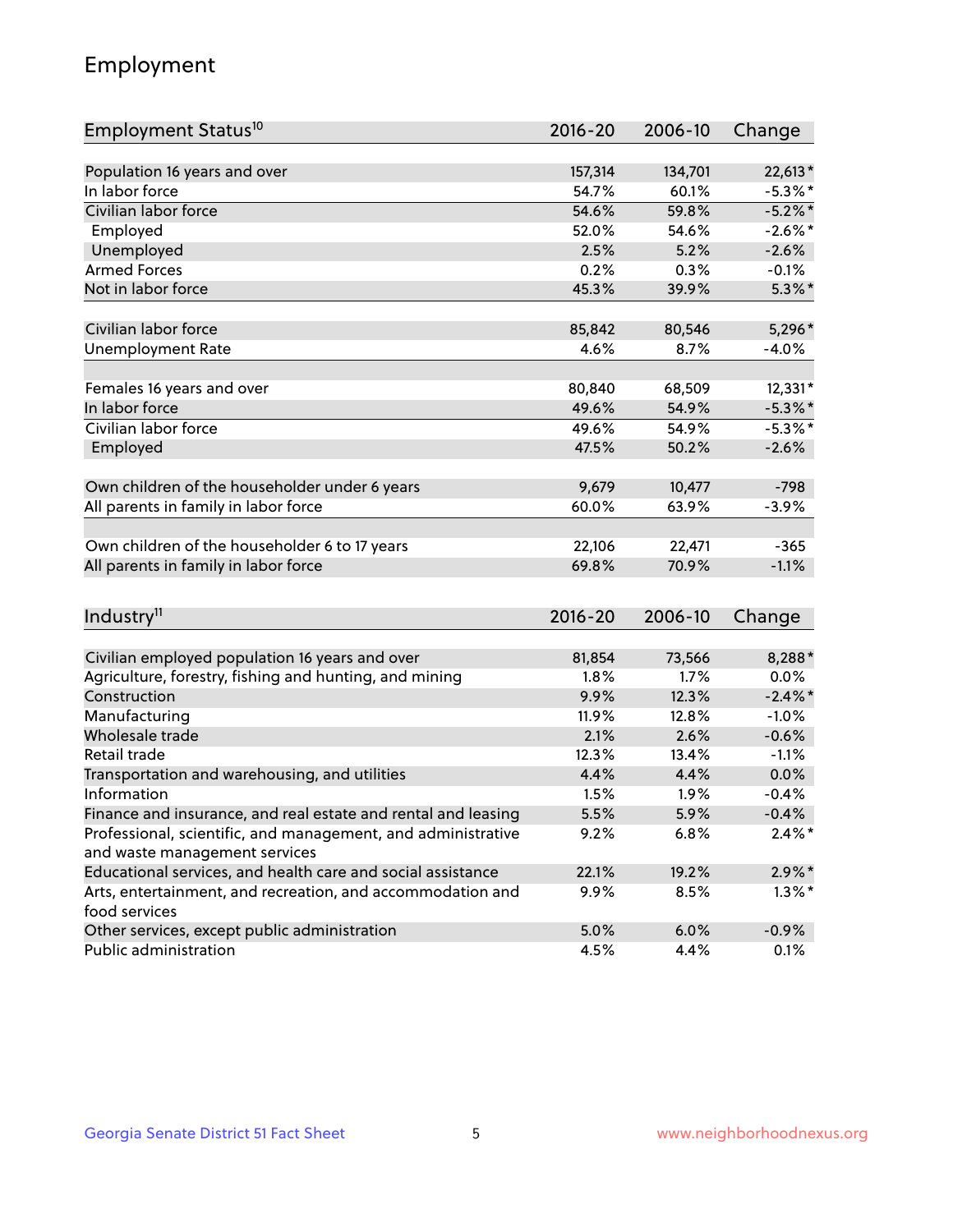## Employment, continued...

| Occupation <sup>12</sup>                                                    | $2016 - 20$ | 2006-10 | Change     |
|-----------------------------------------------------------------------------|-------------|---------|------------|
| Civilian employed population 16 years and over                              | 81,854      | 73,566  | 8,288*     |
| Management, business, science, and arts occupations                         | 31.9%       | 27.2%   | 4.6%*      |
| Service occupations                                                         | 18.7%       | 17.4%   | 1.2%       |
| Sales and office occupations                                                | 22.7%       | 26.3%   | $-3.6\%$ * |
|                                                                             | 11.7%       | 14.7%   | $-3.0\%$ * |
| Natural<br>and<br>maintenance<br>resources,<br>construction,<br>occupations |             |         |            |
| Production, transportation, and material moving occupations                 | 15.0%       | 14.3%   | 0.7%       |
| Class of Worker <sup>13</sup>                                               | $2016 - 20$ | 2006-10 | Change     |
|                                                                             |             |         |            |
| Civilian employed population 16 years and over                              | 81,854      | 73,566  | 8,288*     |
| Private wage and salary workers                                             | 77.1%       | 74.4%   | 2.7%       |
| Government workers                                                          | 14.8%       | 15.1%   | $-0.3%$    |
| Self-employed in own not incorporated business workers                      | 8.0%        | 10.1%   | $-2.0\%$ * |
| Unpaid family workers                                                       | 0.0%        | 0.5%    | $-0.4%$    |
| Job Flows <sup>14</sup>                                                     | 2019        | 2010    | Change     |
|                                                                             |             |         |            |
| Total Jobs in district                                                      | 50,033      | 41,748  | 8,285      |
| Held by residents of district                                               | 51.3%       | 54.4%   | $-3.2%$    |
| Held by non-residents of district                                           | 48.7%       | 45.6%   | 3.2%       |
| Jobs by Industry Sector <sup>15</sup>                                       | 2019        | 2010    | Change     |
|                                                                             |             |         |            |
| Total Jobs in district                                                      | 50,033      | 41,748  | 8,285      |
| Goods Producing sectors                                                     | 18.0%       | 20.7%   | $-2.7%$    |
| Trade, Transportation, and Utilities sectors                                | 21.2%       | 22.7%   | $-1.5%$    |
| All Other Services sectors                                                  | 60.8%       | 56.6%   | 4.1%       |
|                                                                             |             |         |            |
| Total Jobs in district held by district residents                           | 25,645      | 22,724  | 2,921      |
| <b>Goods Producing sectors</b>                                              | 18.0%       | 19.2%   | $-1.2%$    |
| Trade, Transportation, and Utilities sectors                                | 14.8%       | 15.5%   | $-0.7%$    |
| All Other Services sectors                                                  | 67.2%       | 65.3%   | 1.9%       |
|                                                                             |             |         |            |
| Jobs by Earnings <sup>16</sup>                                              | 2019        | 2010    | Change     |
| Total Jobs in district                                                      | 50,033      | 41,748  | 8,285      |
|                                                                             |             |         |            |
| Jobs with earnings \$1250/month or less                                     | 29.7%       | 31.8%   | $-2.1%$    |
| Jobs with earnings \$1251/month to \$3333/month                             | 40.1%       | 46.2%   | $-6.0%$    |
| Jobs with earnings greater than \$3333/month                                | 30.2%       | 22.1%   | 8.1%       |
| Total Jobs in district held by district residents                           | 25,645      | 22,724  | 2,921      |
| Jobs with earnings \$1250/month or less                                     | 28.2%       | 32.2%   | $-4.0%$    |
| Jobs with earnings \$1251/month to \$3333/month                             | 42.2%       | 46.6%   | $-4.4%$    |
| Jobs with earnings greater than \$3333/month                                | 29.6%       | 21.3%   | 8.4%       |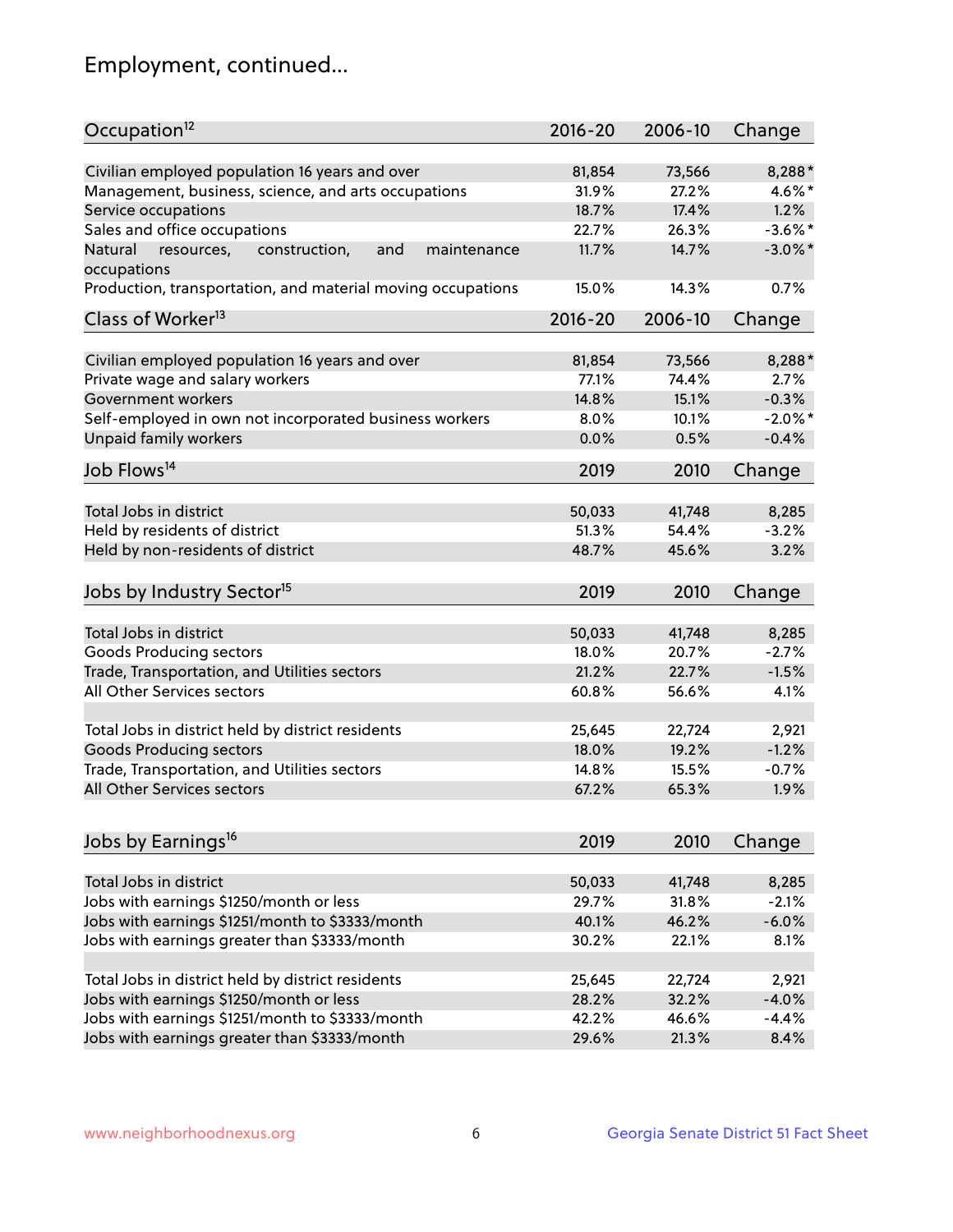## Employment, continued...

| 2019   | 2010   | Change  |
|--------|--------|---------|
|        |        |         |
| 50,033 | 41,748 | 8,285   |
| 25.1%  | 23.3%  | 1.8%    |
| 49.6%  | 56.6%  | $-7.0%$ |
| 25.3%  | 20.1%  | 5.2%    |
|        |        |         |
| 25,645 | 22,724 | 2,921   |
| 22.6%  | 20.6%  | 1.9%    |
| 50.2%  | 57.2%  | $-7.0%$ |
| 27.3%  | 22.2%  | 5.1%    |
|        |        |         |

#### Education

| School Enrollment <sup>18</sup>                | $2016 - 20$ | 2006-10 | Change     |
|------------------------------------------------|-------------|---------|------------|
|                                                |             |         |            |
| Population 3 years and over enrolled in school | 37,919      | 37,064  | 855        |
| Nursery school, preschool                      | 5.2%        | 6.3%    | $-1.1%$    |
| Kindergarten                                   | 4.7%        | 5.3%    | $-0.6%$    |
| Elementary school (grades 1-8)                 | 40.5%       | 42.3%   | $-1.8%$    |
| High school (grades 9-12)                      | 23.0%       | 22.1%   | $0.9\%$    |
| College or graduate school                     | 26.7%       | 24.1%   | 2.7%       |
| Educational Attainment <sup>19</sup>           | $2016 - 20$ | 2006-10 | Change     |
|                                                |             |         |            |
| Population 25 years and over                   | 135,607     | 116,030 | 19,577*    |
| Less than 9th grade                            | 3.7%        | 7.6%    | $-3.9\%$ * |
| 9th to 12th grade, no diploma                  | 9.0%        | 12.3%   | $-3.2%$ *  |
| High school graduate (includes equivalency)    | 32.5%       | 35.4%   | $-2.9%$ *  |
| Some college, no degree                        | 21.7%       | 20.4%   | $1.3\%$ *  |
| Associate's degree                             | 8.2%        | 5.8%    | $2.4\%$ *  |
| Bachelor's degree                              | 15.0%       | 11.8%   | $3.2\%$ *  |
| Graduate or professional degree                | $9.7\%$     | 6.6%    | $3.1\%$ *  |
|                                                |             |         |            |
| Percent high school graduate or higher         | 87.3%       | 80.1%   | $7.1\%$ *  |
| Percent bachelor's degree or higher            | 24.8%       | 18.5%   | $6.3\%$ *  |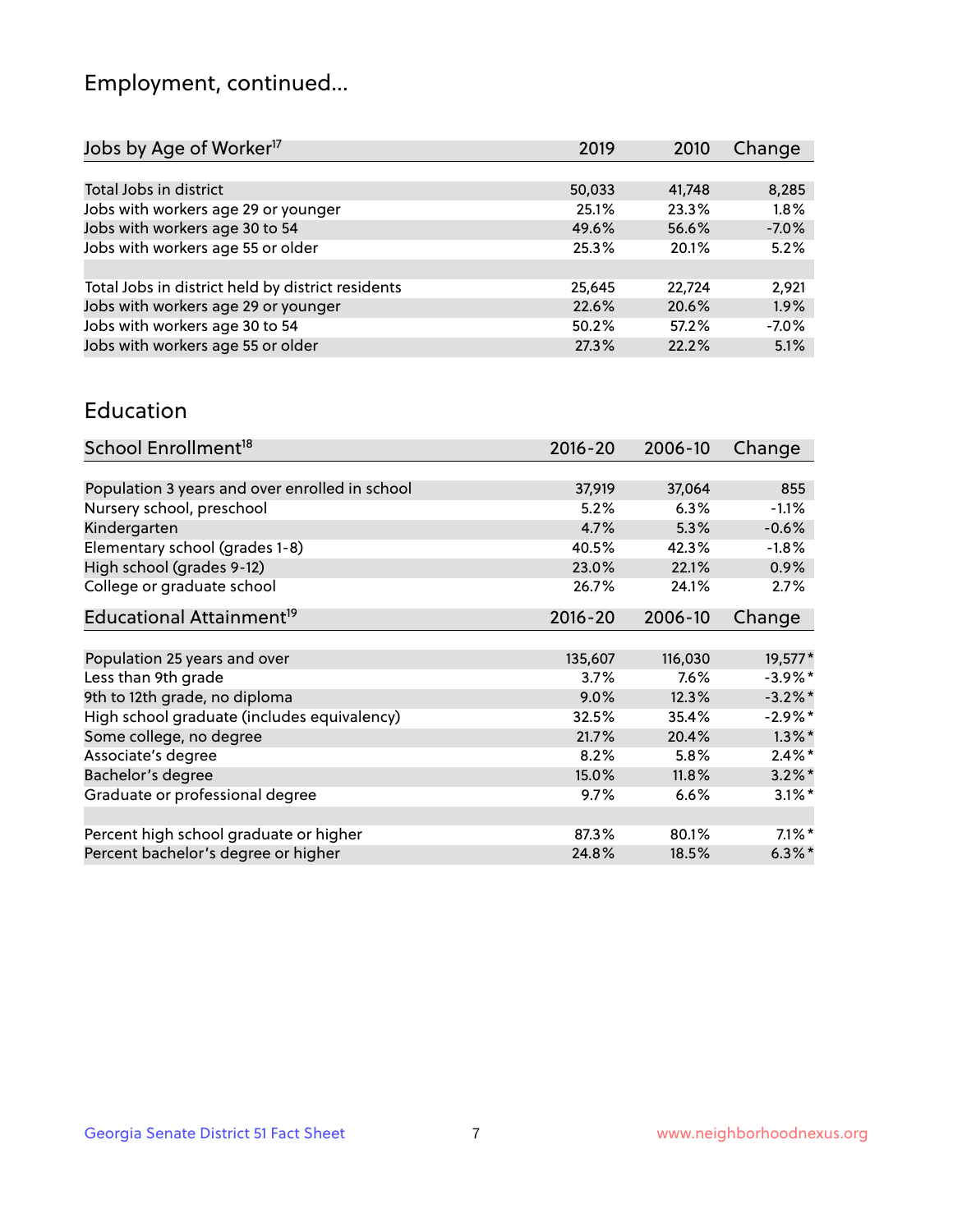## Housing

| Households by Type <sup>20</sup>                     | 2016-20 | 2006-10       | Change       |
|------------------------------------------------------|---------|---------------|--------------|
|                                                      |         |               |              |
| <b>Total households</b>                              | 73,521  | 68,550        | 4,971*       |
| Family households (families)                         | 69.4%   | 70.7%         | $-1.3%$      |
| With own children under 18 years                     | 22.4%   | 26.6%         | $-4.3%$      |
| Married-couple family                                | 56.3%   | 57.7%         | $-1.4%$      |
| With own children of the householder under 18 years  | 16.1%   | 19.5%         | $-3.3\%$ *   |
| Male householder, no wife present, family            | 3.7%    | 4.2%          | $-0.5%$      |
| With own children of the householder under 18 years  | 1.6%    | 2.4%          | $-0.8%$      |
| Female householder, no husband present, family       | 9.4%    | 8.7%          | 0.7%         |
| With own children of the householder under 18 years  | 4.6%    | 4.8%          | $-0.1%$      |
| Nonfamily households                                 | 30.6%   | 29.3%         | 1.3%         |
| Householder living alone                             | 25.4%   | 23.9%         | 1.5%         |
| 65 years and over                                    | 14.2%   | 9.0%          | $5.2\%$ *    |
| Households with one or more people under 18 years    | 26.2%   | 30.6%         | $-4.4\%$ *   |
|                                                      |         |               |              |
| Households with one or more people 65 years and over | 41.6%   | 29.0%         | 12.6%*       |
| Average household size                               | 2.50    | 2.38          | $0.13*$      |
| Average family size                                  | 2.96    | 2.79          | $0.17*$      |
| Housing Occupancy <sup>21</sup>                      | 2016-20 | 2006-10       | Change       |
|                                                      |         |               |              |
| Total housing units                                  | 97,633  | 89,916        | 7,718 *      |
| Occupied housing units                               | 75.3%   | 76.2%         | $-0.9%$      |
| Vacant housing units                                 | 24.7%   | 23.8%         | 0.9%         |
|                                                      |         |               |              |
| Homeowner vacancy rate                               | 2.3     | 3.6           | $-1.3$       |
| Rental vacancy rate                                  | 11.4    | 8.8           | 2.7          |
|                                                      |         |               |              |
| Units in Structure <sup>22</sup>                     | 2016-20 | 2006-10       | Change       |
| Total housing units                                  | 97,633  | 89,916        | 7,718 *      |
| 1-unit, detached                                     | 77.5%   | 74.7%         | $2.9\%*$     |
| 1-unit, attached                                     | 1.2%    | 1.0%          | 0.1%         |
| 2 units                                              | 1.0%    | 1.4%          | $-0.4%$      |
| 3 or 4 units                                         | 1.6%    | 1.2%          | 0.4%         |
| 5 to 9 units                                         | 1.4%    | 1.6%          | $-0.3%$      |
| 10 to 19 units                                       | 0.8%    |               |              |
|                                                      |         | 0.7%          | 0.1%<br>0.8% |
| 20 or more units<br>Mobile home                      | 1.5%    | 0.7%<br>18.4% |              |
|                                                      | 14.6%   |               | $-3.8\%$ *   |
| Boat, RV, van, etc.                                  | 0.4%    | 0.2%          | 0.2%         |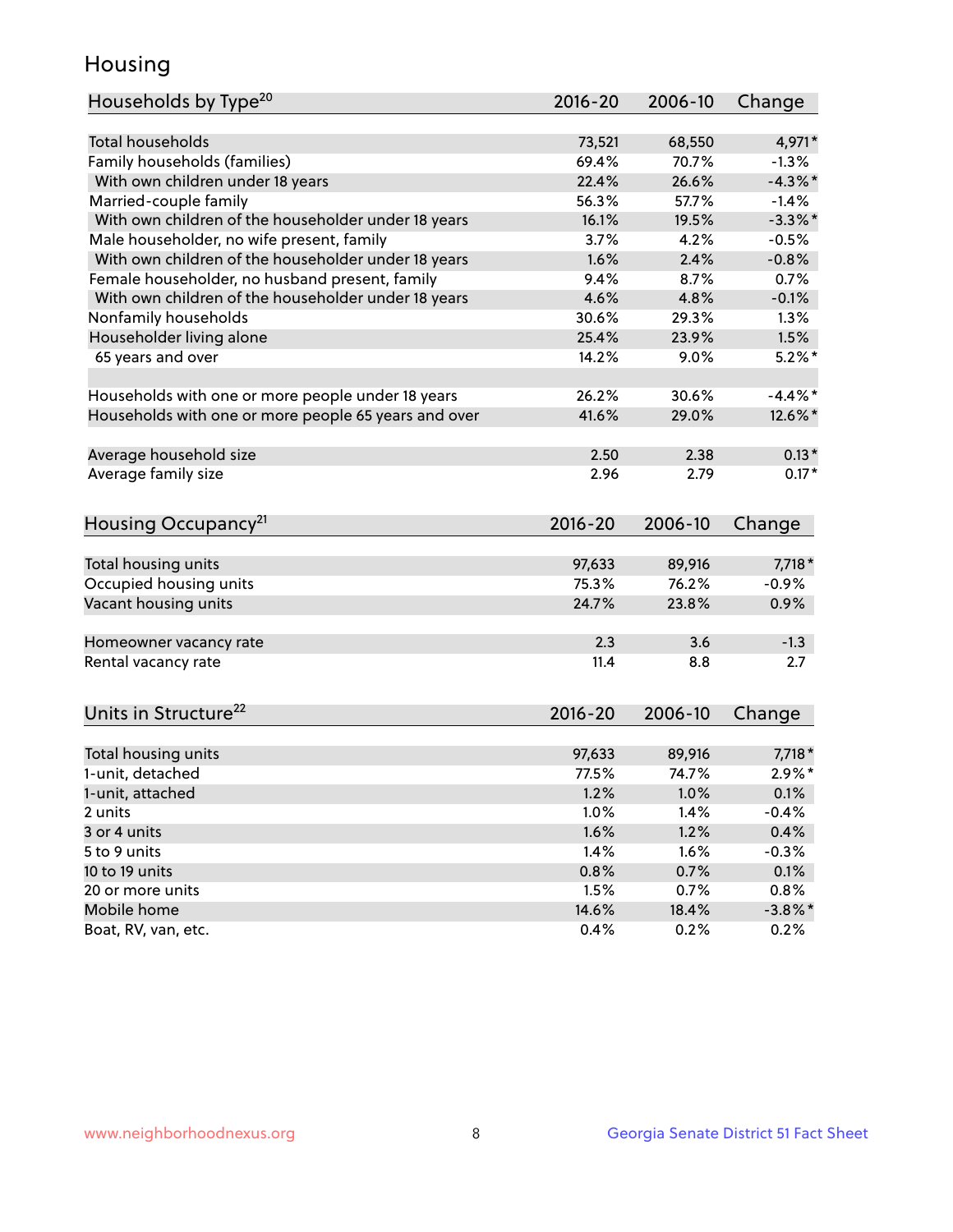## Housing, Continued...

| Year Structure Built <sup>23</sup>             | 2016-20     | 2006-10 | Change     |
|------------------------------------------------|-------------|---------|------------|
| Total housing units                            | 97,633      | 89,916  | 7,718 *    |
| Built 2014 or later                            | 3.7%        | (X)     | (X)        |
| Built 2010 to 2013                             | 2.1%        | (X)     | (X)        |
| Built 2000 to 2009                             | 30.6%       | 20.0%   | 10.6%*     |
| Built 1990 to 1999                             | 25.8%       | 28.7%   | $-2.9%$ *  |
| Built 1980 to 1989                             | 16.6%       | 21.9%   | $-5.2\%$ * |
| Built 1970 to 1979                             | 8.5%        | 13.0%   | $-4.5%$ *  |
| Built 1960 to 1969                             | 4.7%        | 6.0%    | $-1.3\%$ * |
| Built 1950 to 1959                             | 3.5%        | 4.2%    | $-0.7%$    |
| Built 1940 to 1949                             | 1.9%        | 2.9%    | $-1.0\%$ * |
| Built 1939 or earlier                          | 2.5%        | 3.3%    | $-0.8\%$ * |
| Housing Tenure <sup>24</sup>                   | 2016-20     | 2006-10 | Change     |
| Occupied housing units                         | 73,521      | 68,550  | 4,971*     |
| Owner-occupied                                 | 76.5%       | 75.8%   | 0.7%       |
| Renter-occupied                                | 23.5%       | 24.2%   | $-0.7%$    |
| Average household size of owner-occupied unit  | 2.47        | 2.39    | $0.08*$    |
| Average household size of renter-occupied unit | 2.59        | 2.33    | $0.26*$    |
| Residence 1 Year Ago <sup>25</sup>             | $2016 - 20$ | 2006-10 | Change     |
| Population 1 year and over                     | 185,457     | 164,499 | 20,958*    |
| Same house                                     | 86.6%       | 85.1%   | $1.4\%$ *  |
| Different house in the U.S.                    | 13.4%       | 14.7%   | $-1.3%$    |
| Same county                                    | 5.1%        | 7.1%    | $-2.0\%$ * |
| Different county                               | 8.3%        | 7.5%    | 0.7%       |
| Same state                                     | 6.0%        | 5.3%    | 0.8%       |
| Different state                                | 2.2%        | 2.3%    | $-0.0%$    |
| Abroad                                         | 0.1%        | 0.2%    | $-0.1%$    |
| Value of Housing Unit <sup>26</sup>            | 2016-20     | 2006-10 | Change     |
| Owner-occupied units                           | 56,250      | 51,959  | 4,292*     |
| Less than \$50,000                             | 6.5%        | 8.8%    | $-2.3%$    |
| \$50,000 to \$99,999                           | 11.8%       | 13.7%   | $-1.9%$    |
| \$100,000 to \$149,999                         | 12.6%       | 18.3%   | $-5.8\%$ * |
| \$150,000 to \$199,999                         | 17.4%       | 18.3%   | $-0.9\%$   |
| \$200,000 to \$299,999                         | 25.9%       | 19.6%   | $6.3\%$ *  |
| \$300,000 to \$499,999                         | 17.6%       | 13.6%   | 4.0%*      |
| \$500,000 to \$999,999                         | 6.9%        | 6.2%    | 0.7%       |
| \$1,000,000 or more                            | 1.4%        | 1.5%    | $-0.1%$    |
| Median (dollars)                               | 206,514     | 171,215 | 35,299*    |
| Mortgage Status <sup>27</sup>                  | $2016 - 20$ | 2006-10 | Change     |
| Owner-occupied units                           | 56,250      | 51,959  | 4,292*     |
| Housing units with a mortgage                  | 54.5%       | 57.9%   | $-3.4\%$ * |
| Housing units without a mortgage               | 45.5%       | 42.1%   | $3.4\%$ *  |
|                                                |             |         |            |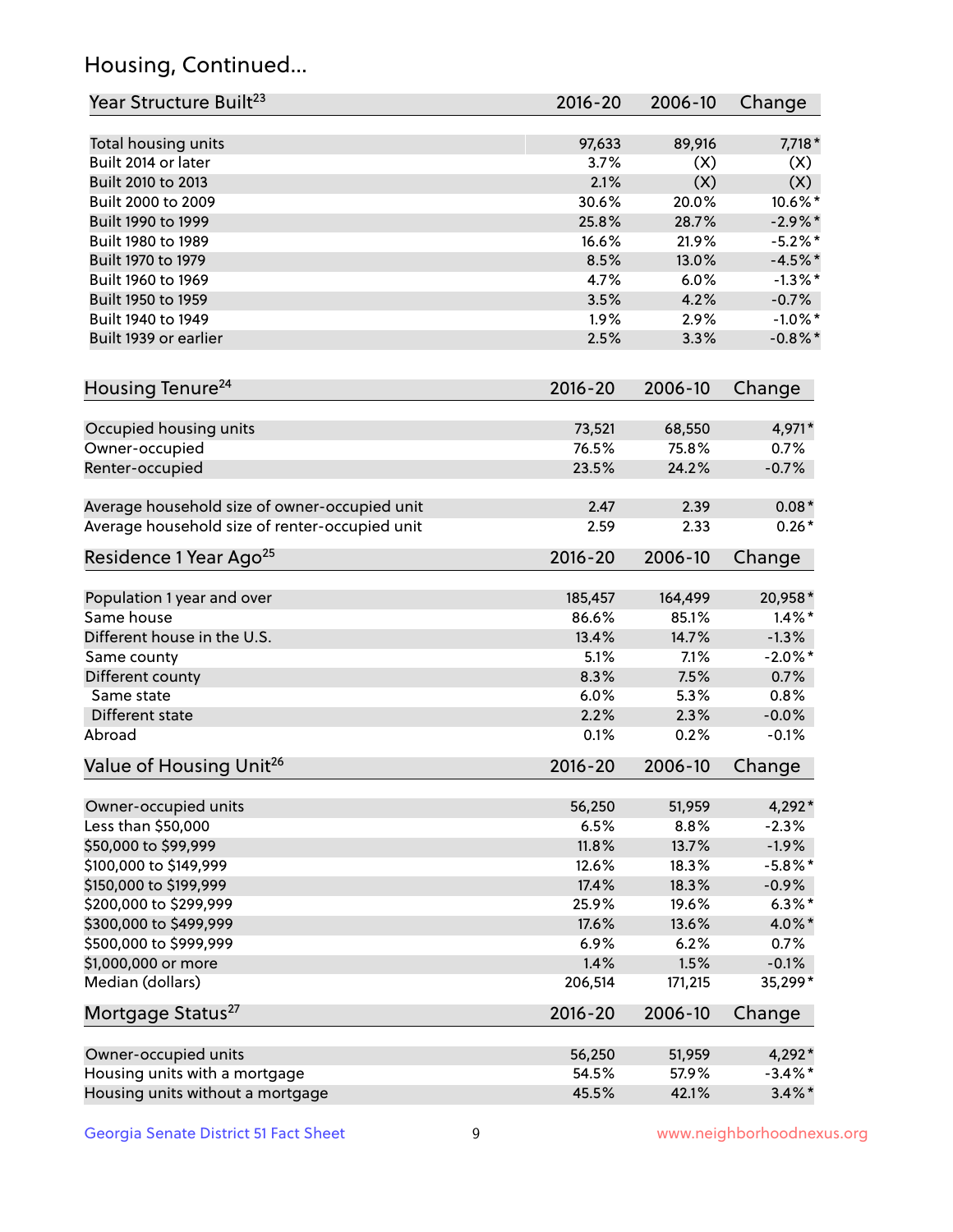## Housing, Continued...

| Selected Monthly Owner Costs <sup>28</sup>                                            | 2016-20     | 2006-10 | Change          |
|---------------------------------------------------------------------------------------|-------------|---------|-----------------|
| Housing units with a mortgage                                                         | 30,668      | 30,106  | 562             |
| Less than \$300                                                                       | 0.2%        | 0.2%    | $-0.0%$         |
| \$300 to \$499                                                                        | 1.7%        | 2.1%    | $-0.4%$         |
| \$500 to \$999                                                                        | 25.4%       | 29.2%   | $-3.8%$         |
| \$1,000 to \$1,499                                                                    | 37.5%       | 33.1%   | 4.4%*           |
| \$1,500 to \$1,999                                                                    | 19.5%       | 17.7%   | 1.8%            |
| \$2,000 to \$2,999                                                                    | 12.0%       | 12.8%   | $-0.8%$         |
| \$3,000 or more                                                                       | 3.9%        | 5.0%    | $-1.1%$         |
| Median (dollars)                                                                      | 1,279       | 1,269   | 10 <sup>°</sup> |
| Housing units without a mortgage                                                      | 25,583      | 21,853  | $3,730*$        |
| Less than \$150                                                                       | 3.4%        | 5.6%    | $-2.1%$         |
| \$150 to \$249                                                                        | 14.0%       | 23.1%   | $-9.1\%$ *      |
| \$250 to \$349                                                                        | 24.1%       | 27.8%   | $-3.7%$ *       |
| \$350 to \$499                                                                        | 27.0%       | 27.3%   | $-0.3%$         |
| \$500 to \$699                                                                        | 18.1%       | 10.7%   | $7.4\%$ *       |
| \$700 or more                                                                         | 13.4%       | 5.5%    | $7.9\%$ *       |
| Median (dollars)                                                                      | 388         | 324     | $64*$           |
| Selected Monthly Owner Costs as a Percentage of<br>Household Income <sup>29</sup>     | $2016 - 20$ | 2006-10 | Change          |
| Housing units with a mortgage (excluding units where<br>SMOCAPI cannot be computed)   | 30,448      | 29,933  | 515             |
| Less than 20.0 percent                                                                | 46.3%       | 31.7%   | 14.6%*          |
| 20.0 to 24.9 percent                                                                  | 14.3%       | 13.6%   | 0.8%            |
| 25.0 to 29.9 percent                                                                  | 11.0%       | 12.2%   | $-1.3%$         |
| 30.0 to 34.9 percent                                                                  | 7.7%        | 10.1%   | $-2.4\%$ *      |
| 35.0 percent or more                                                                  | 20.7%       | 32.4%   | $-11.8\%$ *     |
| Not computed                                                                          | 220         | 173     | 47              |
| Housing unit without a mortgage (excluding units where<br>SMOCAPI cannot be computed) | 25,141      | 21,420  | $3,721*$        |
| Less than 10.0 percent                                                                | 52.3%       | 42.7%   | $9.6\%$ *       |
| 10.0 to 14.9 percent                                                                  | 18.9%       | 21.5%   | $-2.6%$         |
| 15.0 to 19.9 percent                                                                  | 10.7%       | 11.8%   | $-1.1%$         |
| 20.0 to 24.9 percent                                                                  | 5.6%        | 5.9%    | $-0.3%$         |
| 25.0 to 29.9 percent                                                                  | 3.4%        | 4.6%    | $-1.2%$         |
| 30.0 to 34.9 percent                                                                  | 1.4%        | 2.5%    | $-1.1%$         |
| 35.0 percent or more                                                                  | 7.6%        | 11.0%   | $-3.4%$         |
| Not computed                                                                          | 442         | 433     | 9               |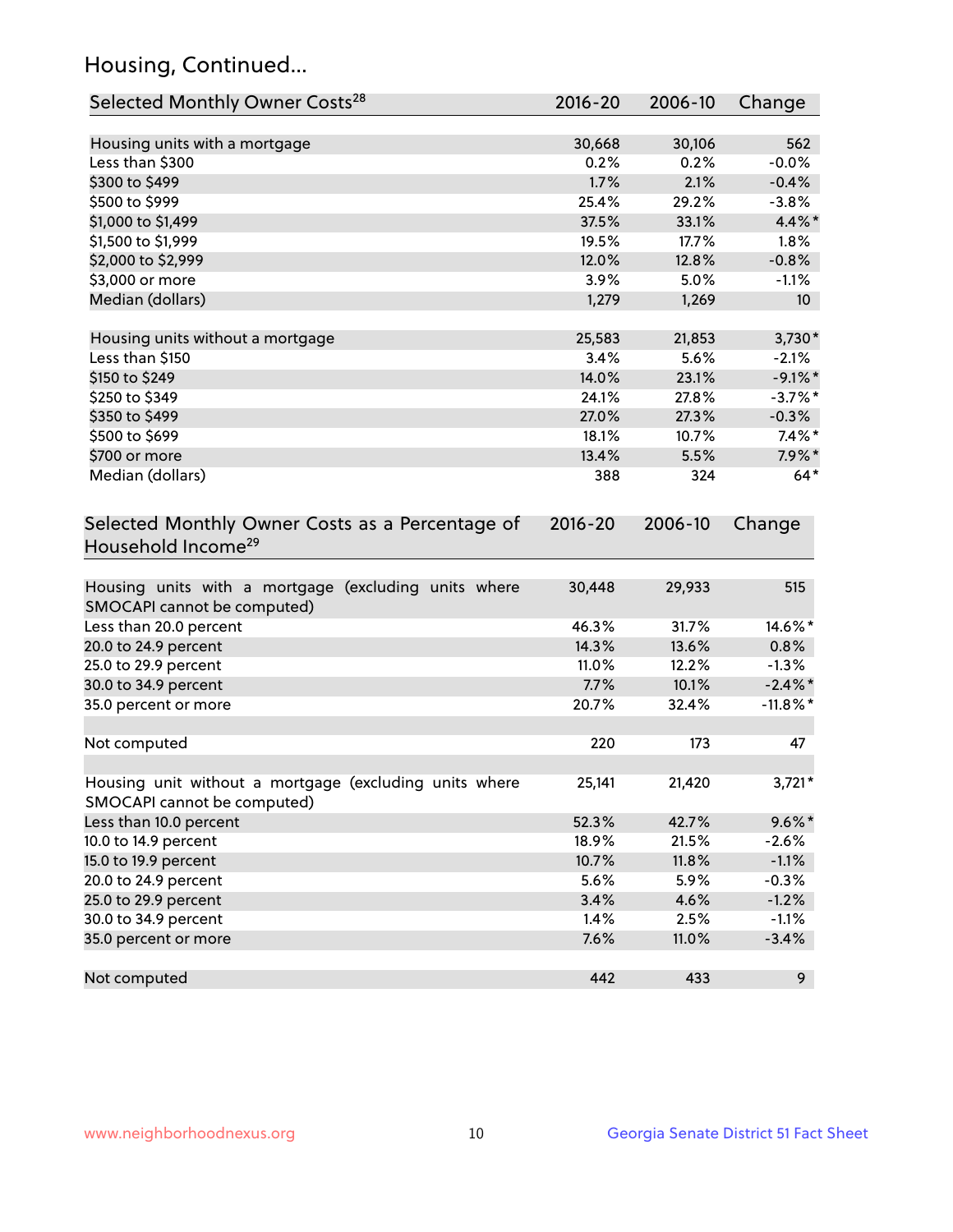## Housing, Continued...

| Gross Rent <sup>30</sup>                                     | 2016-20     | 2006-10 | Change     |
|--------------------------------------------------------------|-------------|---------|------------|
|                                                              |             |         |            |
| Occupied units paying rent                                   | 14,901      | 14,247  | 654        |
| Less than \$200                                              | 0.8%        | 3.2%    | $-2.4%$    |
| \$200 to \$499                                               | 11.9%       | 17.3%   | $-5.4%$    |
| \$500 to \$749                                               | 27.7%       | 35.1%   | $-7.4%$    |
| \$750 to \$999                                               | 26.2%       | 27.1%   | $-1.0%$    |
| \$1,000 to \$1,499                                           | 26.5%       | 14.9%   | $11.6\%$ * |
| \$1,500 to \$1,999                                           | 5.4%        | 1.9%    | 3.5%       |
| \$2,000 or more                                              | $1.6\%$     | 0.5%    | $1.1\%$    |
| Median (dollars)                                             | 841         | 713     | $128*$     |
|                                                              |             |         |            |
| No rent paid                                                 | 2,370       | 2,344   | 26         |
|                                                              |             |         |            |
| Gross Rent as a Percentage of Household Income <sup>31</sup> | $2016 - 20$ | 2006-10 | Change     |
|                                                              |             |         |            |

| Occupied units paying rent (excluding units where GRAPI<br>cannot be computed) | 14,575 | 14,043   | 532     |
|--------------------------------------------------------------------------------|--------|----------|---------|
| Less than 15.0 percent                                                         | 16.6%  | 14.2%    | 2.4%    |
| 15.0 to 19.9 percent                                                           | 10.3%  | 12.6%    | $-2.2%$ |
| 20.0 to 24.9 percent                                                           | 12.1%  | 10.6%    | 1.5%    |
| 25.0 to 29.9 percent                                                           | 13.7%  | $10.9\%$ | 2.8%    |
| 30.0 to 34.9 percent                                                           | 11.3%  | 11.1%    | 0.2%    |
| 35.0 percent or more                                                           | 36.0%  | 40.6%    | $-4.6%$ |
|                                                                                |        |          |         |
| Not computed                                                                   | 2,696  | 2,548    | 148     |

## Transportation

| Commuting to Work <sup>32</sup>           | 2016-20 | 2006-10 | Change    |
|-------------------------------------------|---------|---------|-----------|
|                                           |         |         |           |
| Workers 16 years and over                 | 80,269  | 71,143  | $9,125*$  |
| Car, truck, or van - drove alone          | 79.0%   | 80.4%   | $-1.4%$   |
| Car, truck, or van - carpooled            | 10.8%   | 12.1%   | $-1.2%$   |
| Public transportation (excluding taxicab) | 0.3%    | 0.4%    | $-0.1%$   |
| Walked                                    | 1.8%    | 1.6%    | 0.2%      |
| Other means                               | 0.8%    | $1.3\%$ | $-0.5%$   |
| Worked at home                            | 7.3%    | 4.2%    | $3.1\%$ * |
|                                           |         |         |           |
| Mean travel time to work (minutes)        | 29.0    | 29.3    | $-0.3$    |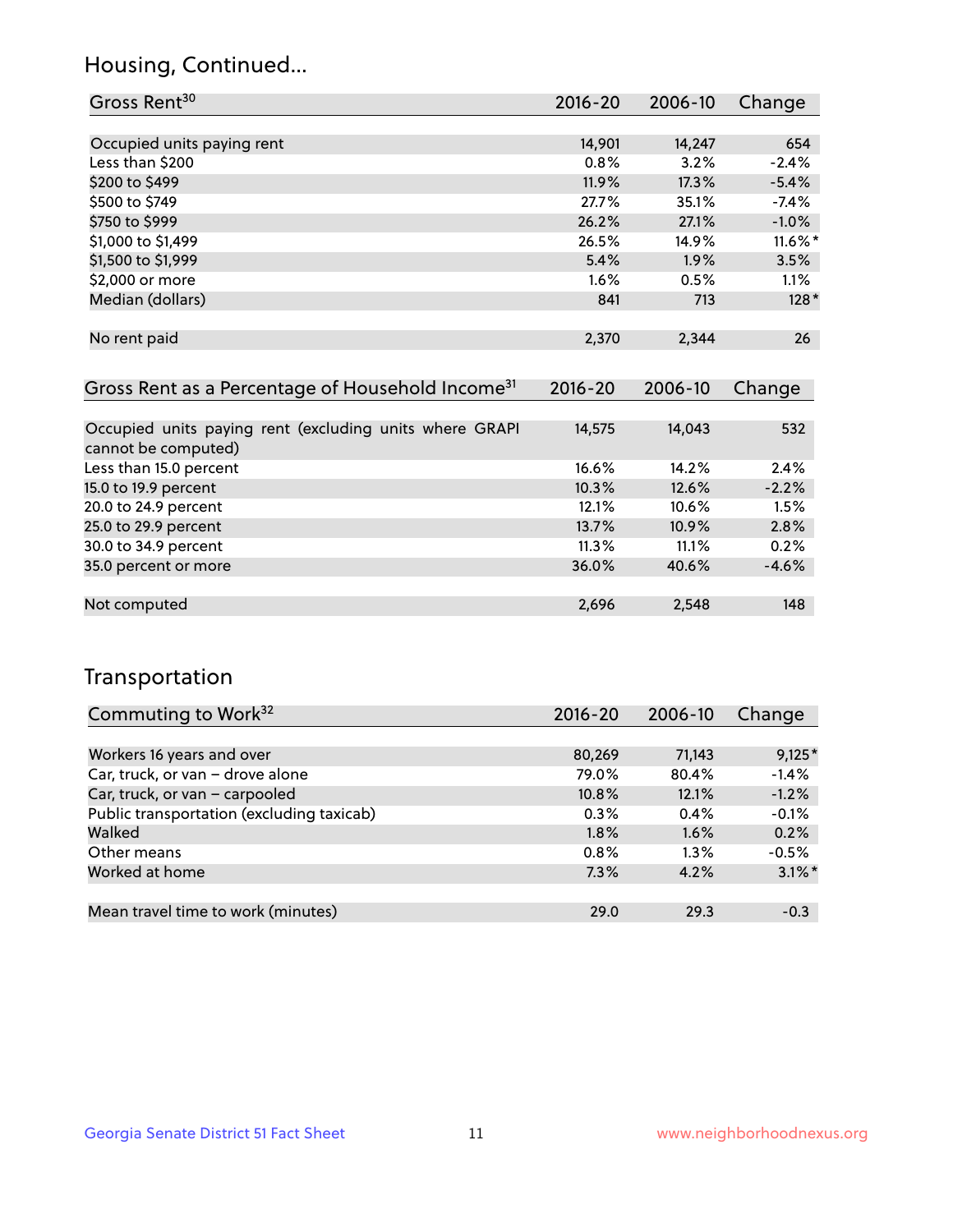## Transportation, Continued...

| Vehicles Available <sup>33</sup> | $2016 - 20$ | 2006-10 | Change  |
|----------------------------------|-------------|---------|---------|
|                                  |             |         |         |
| Occupied housing units           | 73,521      | 68,550  | 4.971*  |
| No vehicles available            | 3.6%        | 3.8%    | $-0.2%$ |
| 1 vehicle available              | 27.9%       | 28.6%   | $-0.7%$ |
| 2 vehicles available             | 38.9%       | 39.9%   | $-1.0%$ |
| 3 or more vehicles available     | 29.5%       | 27.7%   | 1.9%    |

#### Health

| Health Insurance coverage <sup>34</sup>                 | 2016-20 |
|---------------------------------------------------------|---------|
|                                                         |         |
| Civilian Noninstitutionalized Population                | 185,375 |
| With health insurance coverage                          | 86.9%   |
| With private health insurance coverage                  | 64.3%   |
| With public health coverage                             | 39.6%   |
| No health insurance coverage                            | 13.1%   |
| Civilian Noninstitutionalized Population Under 19 years | 36,978  |
| No health insurance coverage                            | 9.2%    |
| Civilian Noninstitutionalized Population 19 to 64 years | 104,665 |
| In labor force:                                         | 76,236  |
| Employed:                                               | 72,940  |
| With health insurance coverage                          | 81.7%   |
| With private health insurance coverage                  | 78.2%   |
| With public coverage                                    | 6.1%    |
| No health insurance coverage                            | 18.3%   |
| Unemployed:                                             | 3,297   |
| With health insurance coverage                          | 65.6%   |
| With private health insurance coverage                  | 49.3%   |
| With public coverage                                    | 24.5%   |
| No health insurance coverage                            | 34.4%   |
| Not in labor force:                                     | 28,429  |
| With health insurance coverage                          | 78.1%   |
| With private health insurance coverage                  | 50.9%   |
| With public coverage                                    | 33.7%   |
| No health insurance coverage                            | 21.9%   |